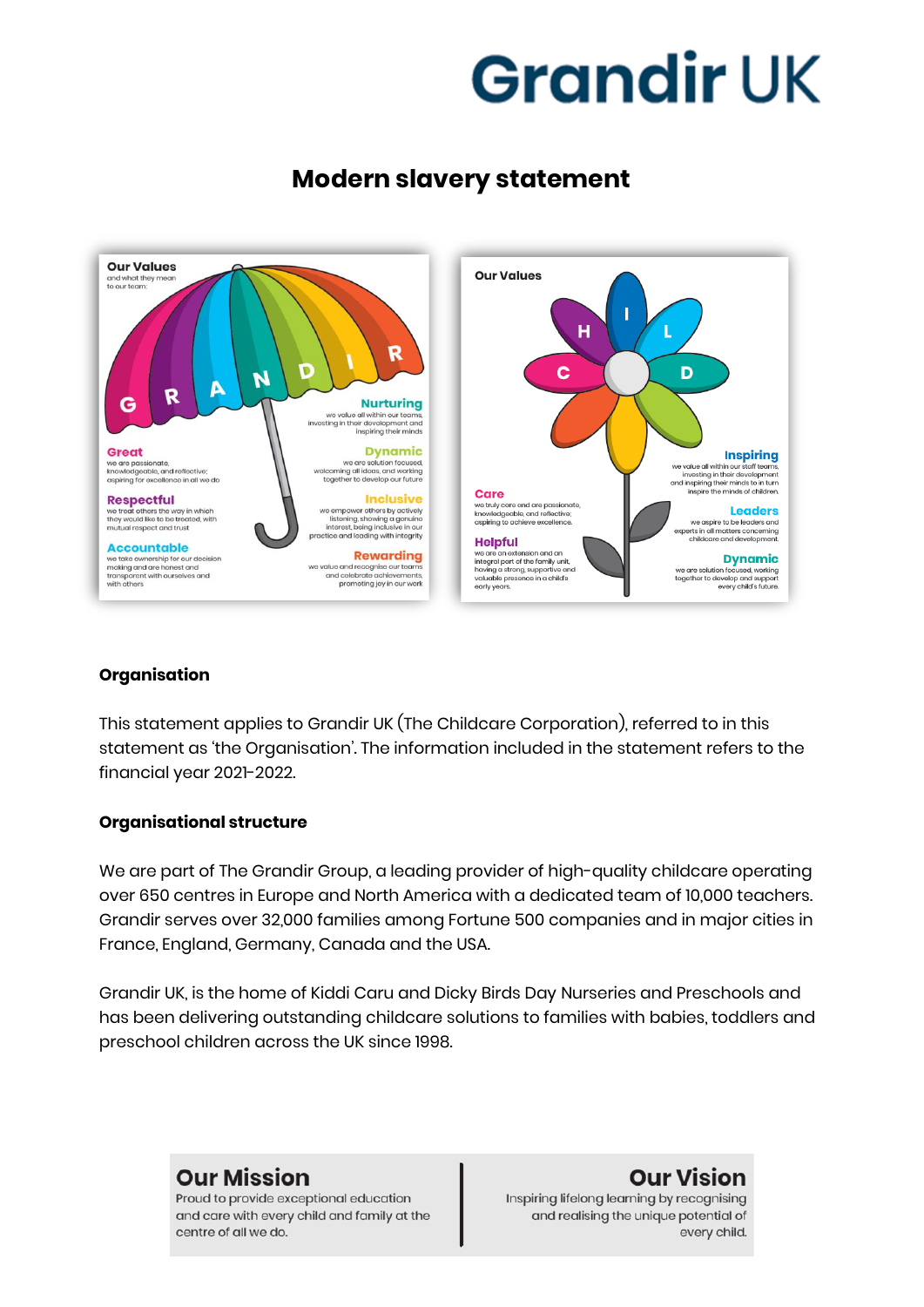Grandir UK operates from one centralised Support Office in Basingstoke and nursery settings located throughout the UK. Our settings have a combined operating capacity of over 5,000 children and we employ over 1500 staff. Our CEO is supported by the Leadership Team who lead and oversee the strategic development of the business. Regional Managers, who report into the Director of Operations, are responsible for the nursery clusters throughout the UK and each nursery is managed by a Nursery Manager and team. We lead together rather from the 'top down', developing practices, policies and programmes in collaboration with our teams via working parties. We have a dedicated team of marketing and communications, human resources, finance, health and safety and facilities, customer services, learning and development.

The labour supplied to the Organisation in pursuance of its operation is carried out in all regions within the United Kingdom.

### **Definitions**

The Organisation considers that modern slavery encompasses:

- human trafficking
- forced work, through mental or physical threat
- being owned or controlled by an employer through mental or physical abuse of the threat of abuse
- being dehumanised, treated as a commodity or being bought or sold as property
- being physically constrained or to have restriction placed on freedom of movement.

#### **Commitment**

The Organisation acknowledges its responsibilities in relation to tackling modern slavery and commits to complying with the provisions in the Modern Slavery Act 2015. The Organisation understands that this requires an ongoing review of both its internal practices in relation to its labour force and, additionally, its supply chains.

The Organisation does not enter into business with any other organisation, in the United Kingdom or abroad, which knowingly supports or is found to involve itself in slavery, servitude and forced or compulsory labour.

## **Our Mission**

Proud to provide exceptional education and care with every child and family at the centre of all we do.

## **Our Vision**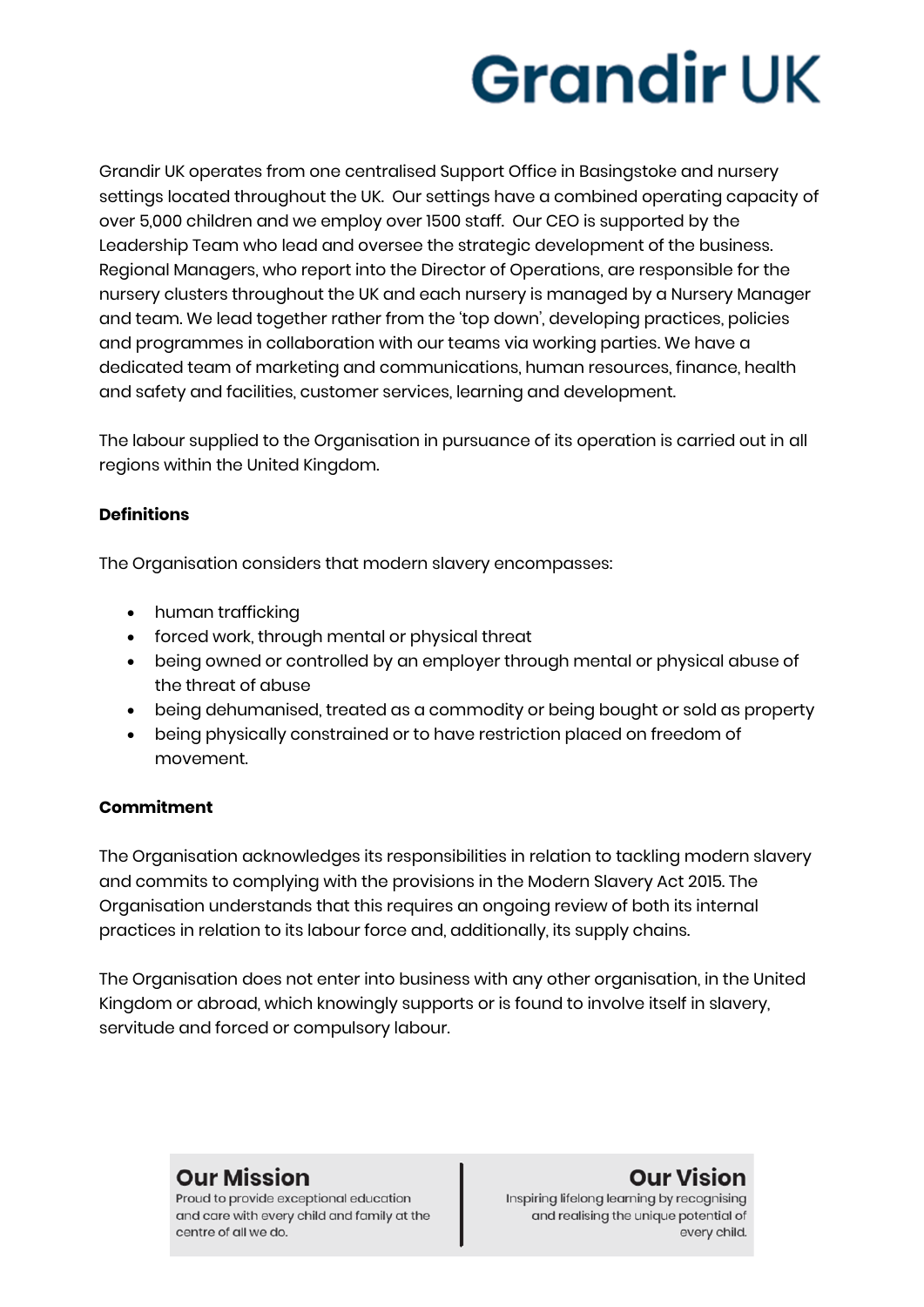No labour provided to the Organisation in the pursuance of the provision of its own services is obtained by means of slavery or human trafficking. The Organisation strictly adheres to the minimum standards required in relation to its responsibilities under relevant employment legislation in the United Kingdom.

#### **Supply chains**

In order to fulfil its activities, the main supply chains of the Organisation include those related to provision of services:

- food and milk supplies
- facilities and maintenance
- furniture, fixtures and fittings
- toys and resources
- the supply of clothing
- energy and utilities
- vehicles and transport
- commercial equipment
- appliances
- goods from various suppliers in both the United Kingdom and Worldwide. We understand that the Organisation's first-tier suppliers are intermediary traders and therefore have further contractual relationships with lower-tier suppliers.

### **Potential exposure**

The Organisation considers its main exposure to the risk of slavery and human trafficking to exist in its procurement supply chains because they may involve the provision of labour in a country where protection against breaches of human rights may be limited.

In general, the Organisation considers its exposure to slavery/human trafficking to be relatively limited. Nonetheless, it has taken steps to ensure that such practices do not take place in its business nor the business of any organisation that supplies goods and/or services to it.

## **Impact of COVID-19**

During the reporting period covered by this statement, the COVID-19 pandemic had taken hold. For several months, the UK was placed into lockdown to stem the spread of COVID-

## **Our Mission**

Proud to provide exceptional education and care with every child and family at the centre of all we do.

## **Our Vision**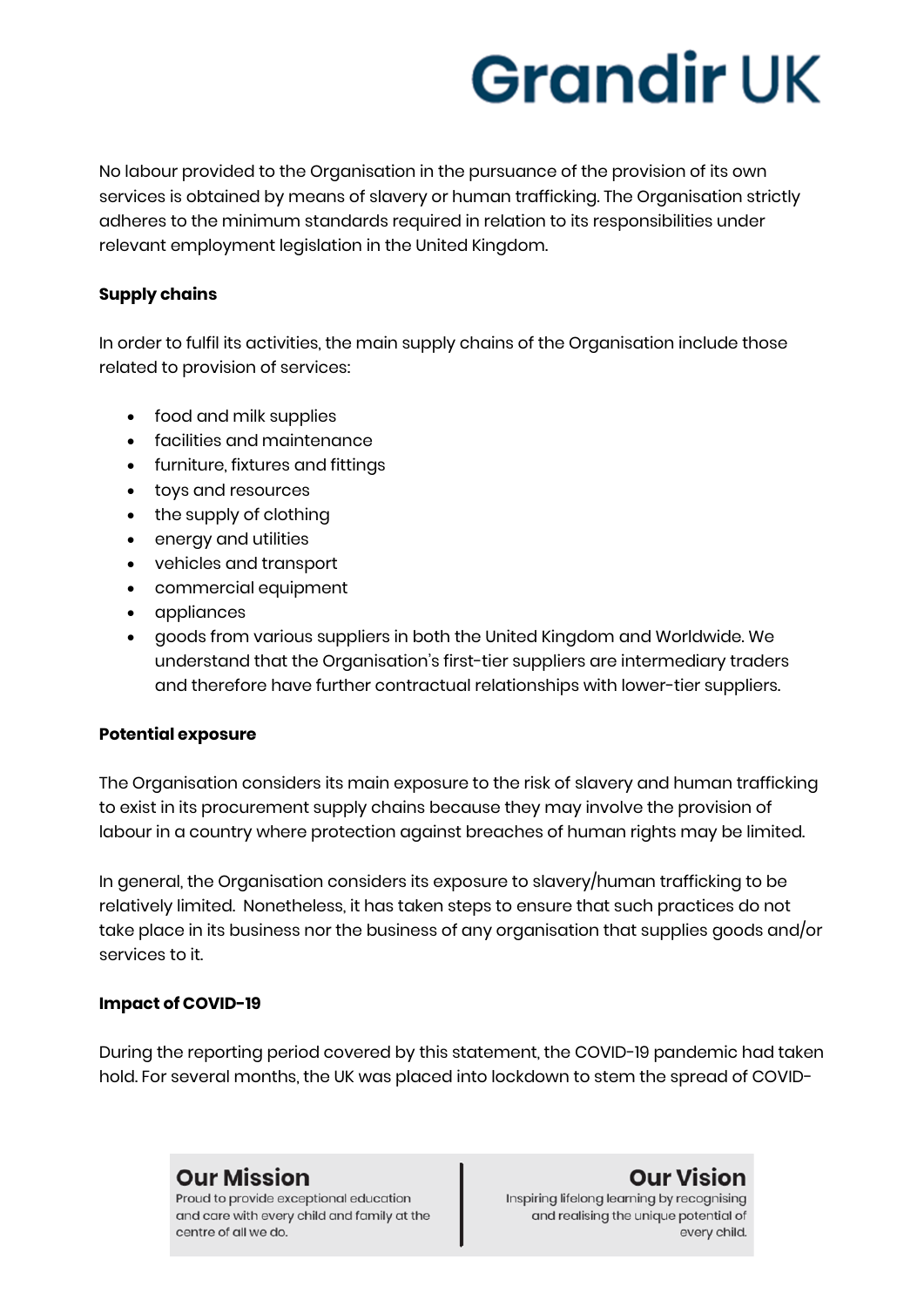19. This created several challenges for the Organisation, as it did for others across the nation.

The Organisation concludes that the COVID-19 pandemic did not adjust the risk of modern slavery to a level above that which existed before the pandemic, which is as set out under 'POTENTIAL EXPOSURE' above.

Accordingly, the use of suppliers dropped significantly due to the fact that where homeworking was possible, this was swiftly implemented in March 2020 which meant that its premises, from which it usually conducts day to day business, were temporarily closed. Several of our workforce were placed on furlough as a result of the drop in demand for our services, meaning there were no additional temporary labour needs.

During the pandemic, the Organisation's employees still had access to the grievance procedure to raise any concerns that they may have had.

In line with emergency legislation passed by the Government, employees have been paid Statutory Sick Pay during periods of self-isolation where it has not been possible to agree a temporary period of homeworking.

The Organisation's modern slavery risks were subject to the same monitoring procedures during the pandemic as at all other times.

### **Steps**

The Organisation carries out due diligence processes in relation to ensuring slavery and/or human trafficking does not take place in its organisation or supply chains, including conducting a review of the controls of its suppliers.

The Organisation has not, to its knowledge, conducted any business with another organisation which has been found to have involved itself with modern slavery.

In accordance with section  $54(4)$  of the Modern Slavery Act 2015, the Organisation has taken the following steps to ensure that modern slavery is not taking place:

- review supplier contracts to include termination powers in the event that the supplier is, or is suspected, to be involved in modern slavery
- identified measures in place and assess the potential risks in the supply chains

**Our Mission** Proud to provide exceptional education

centre of all we do.

and care with every child and family at the

## **Our Vision**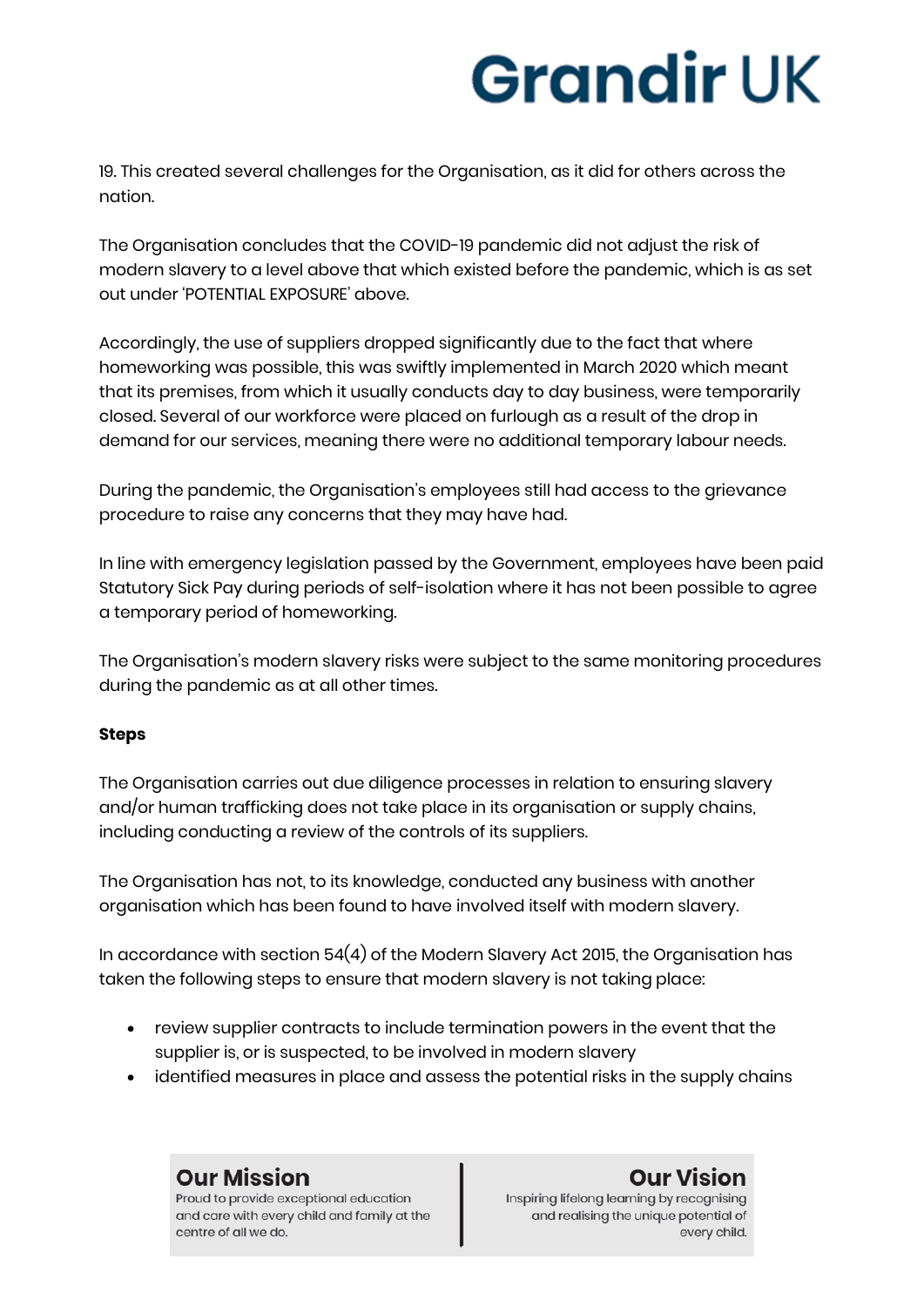- undertake impact assessments of our services upon potential instances of slavery
- create action plans to address risk to modern slavery
- have a zero-tolerance policy towards modern slavery
- training provided to staff on modern slavery via an online platform at induction and on an annual basis

### **Key performance indicators**

The Organisation has set the following key performance indicators to measure its effectiveness in ensuring modern slavery is not taking place in the Organisation or its supply chains.

- Our recruitment policies ensure employees establish their right to work in the UK and satisfy minimum age requirements and our internal human resources policies ensure working practices are monitored for ongoing compliance with current legislation
- Quarterly training reports
- number of incidents related to modern slavery identified
- number of speak-up incidents related to modern slavery reported
- number of incidents related to modern slavery addressed
- **Supplier Code of Conduct**
- Procurement due diligence

#### **Policies**

We are committed to ensuring that there is no modern slavery or human trafficking in our supply chains or in any part of our business. Our anti-slavery and human trafficking policy reflects our commitment to acting ethically and with integrity in all our business relationships and to implementing and enforcing effective systems and controls to ensure slavery and human trafficking is not taking place anywhere in our supply chains.

We expect all persons working for us or on our behalf in any capacity, including employees at all levels, directors, officers, agency workers, seconded workers, volunteers, interns, agents, contractors, external consultants, third-party representatives and business partners to comply with our anti-slavery and human trafficking policy. We have in place a robust disciplinary procedure for dealing with any employee who fails to comply with our policy and values.

## **Our Mission**

Proud to provide exceptional education and care with every child and family at the centre of all we do.

## **Our Vision**